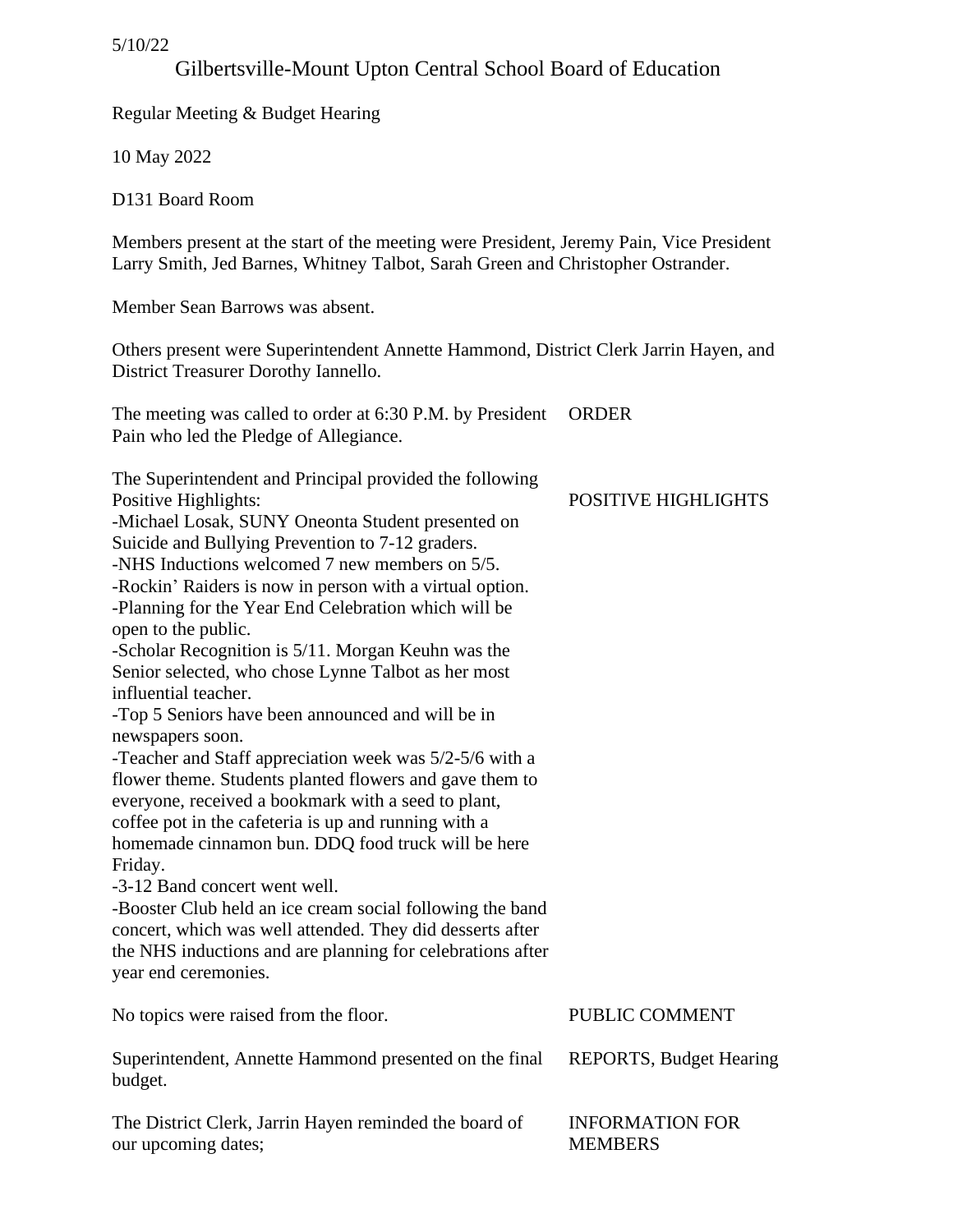5/10/22 -May 13, Teacher and Support Staff of the Year Ceremony at 10am May 17, Budget Vote (12-8pm) May 18, Regular BOE meeting at 6:00 with Audit Committee meeting at 5:30pm June 15, Regular BOE Meeting at 6:00pm July 6, Re-Organizational Meeting (6:00 p.m.)

The board discussed the following: -Board of Education Scholarship and chose 3 recipients to receive \$300 at graduation. - School Store-BOE Scholarship Fundraiser and decided to open up another online store but keep Shupperd's too. Will look into having a small supply in the District Office. -Athletic Task-Force-mutual agreement between GMU and UV to dissolve this. Will merge sports on a case-bycase basis as we do now. Looking to do intramurals here for 5-6 graders afterschool.

The board convened in executive session at 7:04 p.m. to the Superintendent's Contract on a motion by Talbot, seconded by Barnes and passed unanimously.

The board reconvened in open session at 7:10 p.m. p.m. on a motion by Barnes, seconded by Smith and passed unanimously.

Minutes from the 20 April 2022 regular meeting were unanimously approved on a motion by Ostrander, seconded by Talbot. For the motion six, opposed none. Motion carried. MINUTES

The proposed 10 May 2022 Regular Consent Agenda was unanimously adopted as amended on a motion by Barnes, seconded by Green. For the motion six, opposed none. Motion carried. AGENDA

Board Member Smith made the motion, seconded by Board Member Talbot, RESOLVED: Upon the recommendation of the Superintendent of Schools, to accept/approve the 10 May 2022, Financial Consent Agenda. For the motion six, opposed none. Motion carried.

#### **Financial Reports**

To accept the financial reports for April 2022.

# **SEQRA**

**BE IT RESOLVED**, that the Gilbertsville-Mount Upton Central School District Board of Education, hereby declares the Gilbertsville-Mount Upton Central School

# EXECUTIVE SESSION

FINANCIAL CONSENT

AGENDA

BOARD DISCUSSION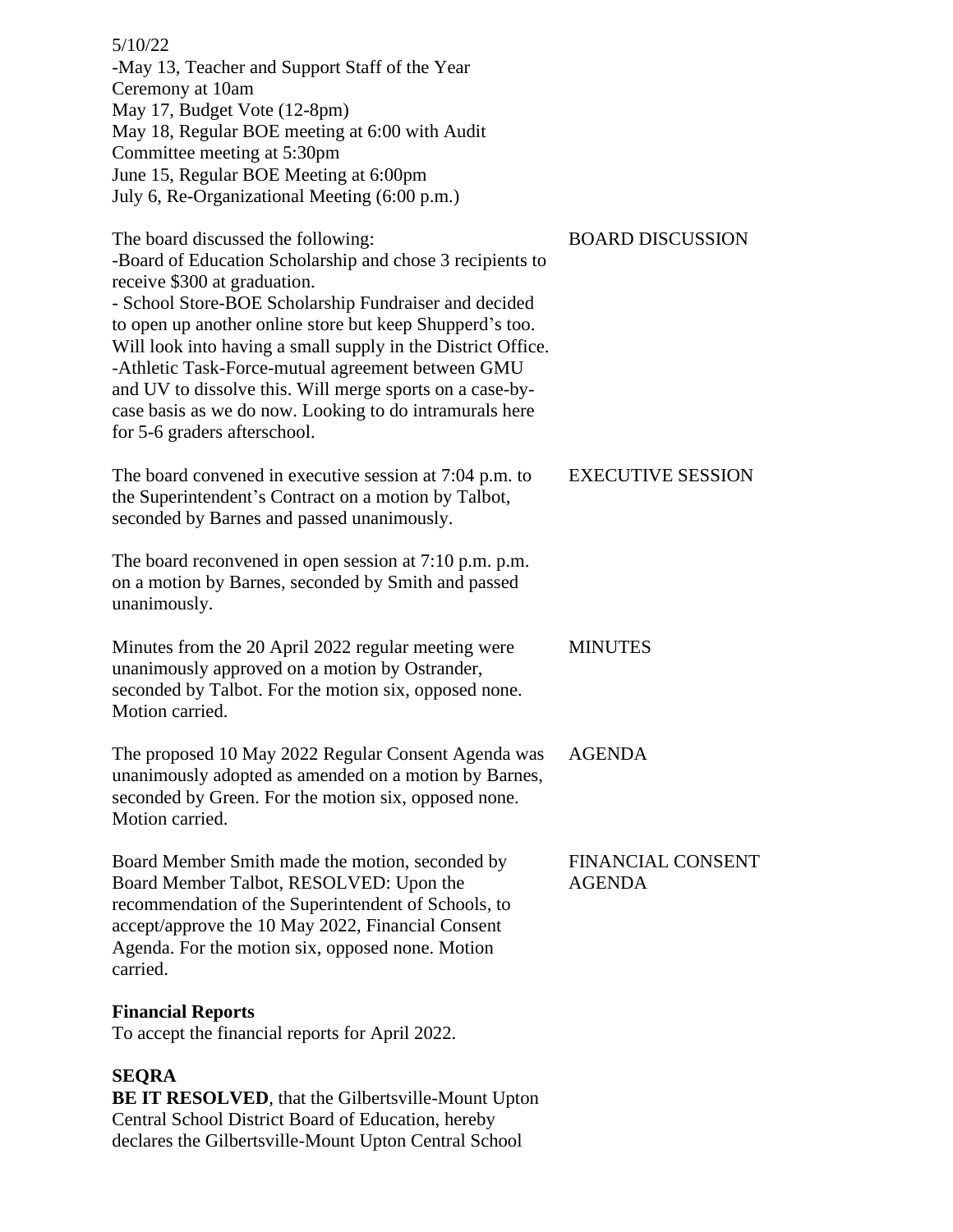#### 5/10/22

District as the Lead Agency for purposes of the State Environmental Quality Review Act and regulations (SEQRA), associated with the 2022 Small Capital Project.

**WHEREAS,** the Gilbertsville-Mount Upton Central School District Board of Education (the "Board") has considered the effect upon the environment of the proposed Emergency Project listed in the State Environmental Quality Review Act Process Record Sheet submitted at this meeting, and

**WHEREAS,** the Board has received and reviewed the State Environmental Quality Review Act Process Record Sheet prepared and submitted in connection with the Project, now therefore

**BE IT RESOLVED**, that the Gilbertsville-Mount Upton Central School District Board of Education, acting as Lead Agency for purposes of the State Environmental Quality Review Act and regulations (SEQRA), hereby determines that the Project is a Type II action which will not have a significant impact on the environment and is not subject to review under SEQRA.

## **SEQRA**

**BE IT RESOLVED,** that the Gilbertsville-Mount Upton Central School District Board of Education, hereby declares the Gilbertsville-Mount Upton Central School District as the Lead Agency for purposes of the State Environmental Quality Review Act and regulations (SEQRA), associated with the Emergency Project. **WHEREAS,** the Gilbertsville-Mount Upton Central School District Board of Education (the "Board") has considered the effect upon the environment of the proposed Emergency Project listed in the State Environmental Quality Review Act Process Record Sheet submitted at this meeting, and

**WHEREAS,** the Board has received and reviewed the State Environmental Quality Review Act Process Record Sheet prepared and submitted in connection with the Project, now therefore

**BE IT RESOLVED,** that the Gilbertsville-Mount Upton Central School District Board of Education, acting as Lead Agency for purposes of the State Environmental Quality Review Act and regulations (SEQRA), hereby determines that the Project is a Type II action which will not have a significant impact on the environment and is not subject to review under SEQRA.

#### **Surplus**

To approve the 1994 Nevco Scoreboard from the gymnasium as surplus to be disposed of accordingly.

Board Member Talbot made the motion, seconded by PERSONNEL CONSENT